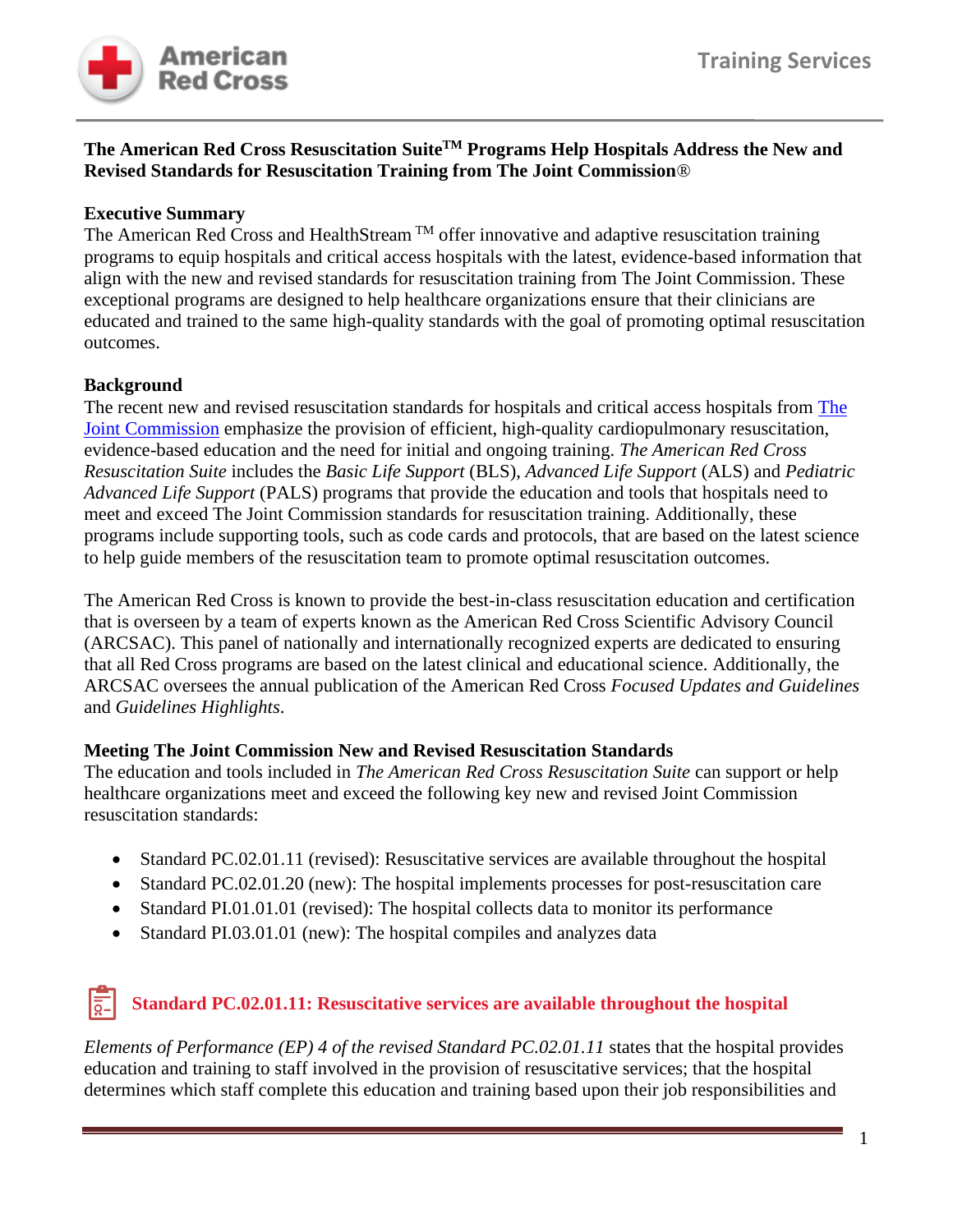

hospital policies and procedures; and that the education and training are provided at the following intervals:

- At orientation
- A periodic basis, thereafter, as determined by the hospital
- When staff responsibilities change

The American Red Cross BLS, ALS and PALS programs and supporting tools help hospitals meet and exceed the specific Elements of Performance for this standard by providing standardized education and tools to efficiently and effectively educate *all* healthcare professionals involved in both the recognition of the need for resuscitation and in the hands-on resuscitation of patients. This includes training healthcare professionals throughout their career, including but not limited to, at orientation, when their responsibilities change, at various certification renewal periods and at other times determined by the hospital. Through blended-learning and instructor-led formats, the Red Cross resuscitation programs allow hospitals to implement the format that best meets their needs and help them ensure that resuscitative services are available throughout the organization, around the clock.

For Standard PC.02.01.11 EP 4, The Joint Commission suggests that topics may cover:

- Resuscitation procedures or protocols
- Use of cardiopulmonary resuscitation techniques, devices, or equipment
- Roles and responsibilities during resuscitation events

The Red Cross resuscitation programs cover all of these topics, including lectures, skill practices, skill stations, instructor demos, testing and more.

#### **Standard PC.02.01.20: The hospital implements processes for post-resuscitation care**  l<u>៑−</u>

*EP 1 of the new Standard PC.02.01.20* states that the hospital develops and follows policies, procedures or protocols based on current scientific literature for interdisciplinary post-cardiac arrest care. *The American Red Cross Resuscitation Suite* and supporting tools, such as the *Focused Updates and Guidelines 2020 and 2021* and code cards, address the critical resuscitation of patients and the equally important post-resuscitation care. Hospitals can use the Red Cross resuscitation programs and supporting tools to provide ongoing post-resuscitation education and to develop related policies, procedures and protocols. This will help hospitals meet and exceed Standard PC.02.01.20 EP1.

The Joint Commission notes that post-cardiac arrest care is aimed at identifying, treating and mitigating acute pathophysiological processes after cardiac arrest and includes evaluation for targeted temperature management and other aspects of critical care management. These topics are covered throughout the resuscitation programs. For example, the ALS program covers:

- Terminating the Resuscitation Effort.
- Pathophysiologic Consequences of Cardiac Arrest.
- Approach to the Patient: Post–Cardiac Arrest.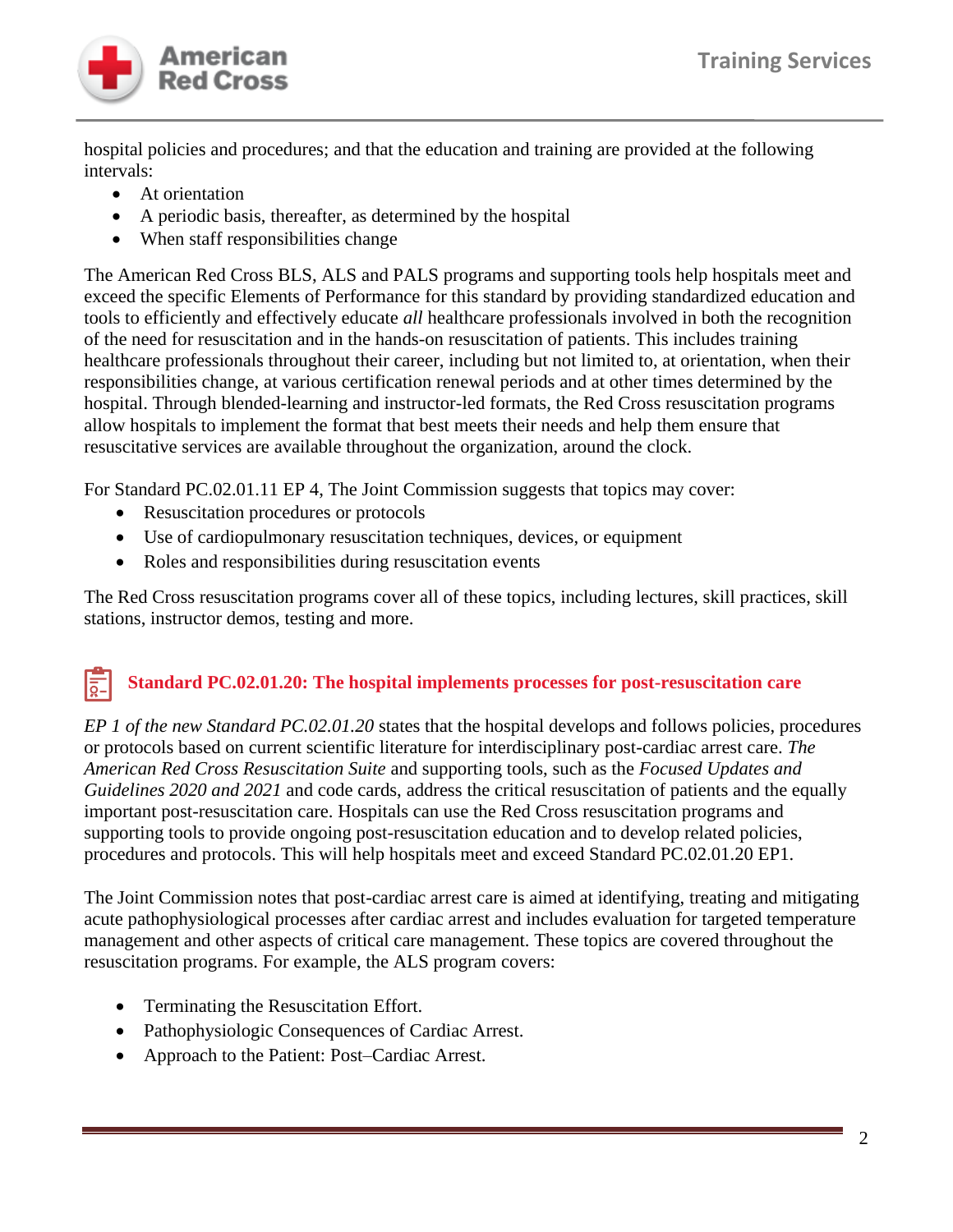

*EP 2 of the new Standard PC.02.01.20* states that the hospital develops and follows policies, procedures or protocols based on current scientific literature to determine the neurological prognosis for patients who remain comatose after cardiac arrest. A multi-topic section in the *Focused Updates and Guidelines 2020* is dedicated to post-cardiac arrest care. Hospitals can use this document to develop and formulate policies, procedures and protocols based on the latest scientific literature.

Specifically, the Neuroprognostication section is based on the ARCSAC and systematic reviews, as well as Consensus on Science and Treatment Recommendations (CoSTRs) from the International Liaison Committee on Resuscitation (ILCOR). The Neuroprognostication section defines four categories of predictors of neurological outcome after cardiac arrest with the return of spontaneous circulation (ROSC), including:

- 1. Clinical examination.
- 2. Biomarkers.
- 3. Electrophysiology.
- 4. Imaging.

Hospitals and critical access facilities can use this information to help develop their institution specific policies, guidelines and processes that will meet or exceed Standard PC.02.01.20 EP2.

*EP 3 of the new Standard PC.02.01.20* states that the hospital follows written criteria or a protocol for inter-facility transfers of patients for post-cardiac arrest care when indicated. Hospitals can use the Red Cross resuscitation programs and supporting tools, including the *Focused Updates and Guidelines* and code cards, to educate staff, develop their policies, procedures and protocols (including protocols for transfer when indicated for post-resuscitative care) (Standard PC.02.01.20 EP3).

### **Standard PI.01.01.01 (revised) – The hospital collects data to monitor its performance** lō-

*EP 10 of the revised Standard PI.01.01.01* states that the hospital collects data on the following:

- The number and location of cardiac arrests (for example, ambulatory area, telemetry unit, critical care unit).
- The outcomes of resuscitation (for example, return of spontaneous circulation (ROSC), survival to discharge). Note: Return of spontaneous circulation (ROSC) is defined as return of spontaneous and sustained circulation for at least 20 consecutive minutes following resuscitation efforts.
- Transfer to a higher level of care.

# **Standard PI.03.01.01 (new): The hospital compiles and analyzes data**

*EP 22 of Standard PI.03.01.01 states that* an interdisciplinary committee reviews cases and data to identify and suggest practice and system improvements in resuscitation performance. Note 1: Examples of the review could include: